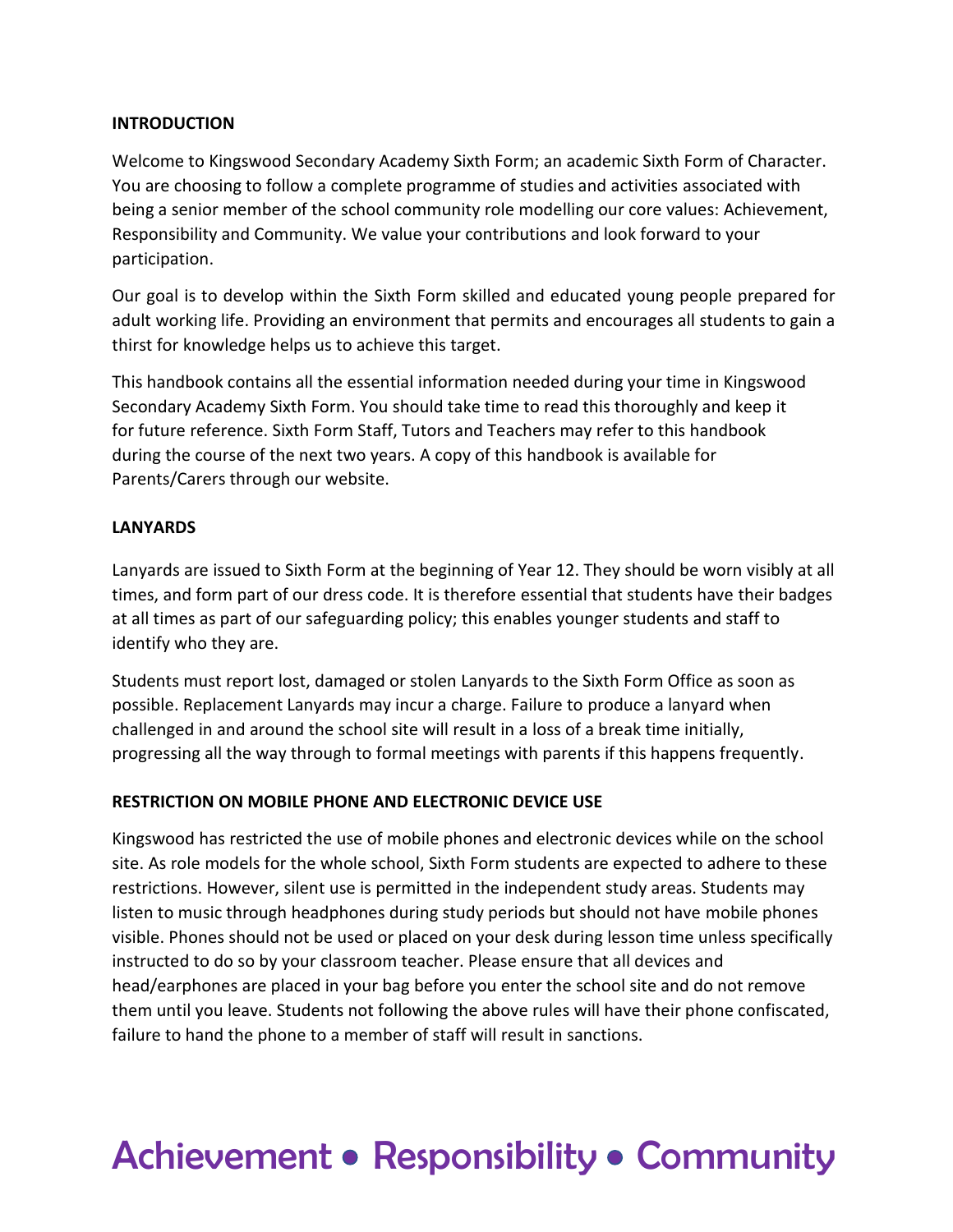#### **CORE PRINCIPLES**

As a member of our Sixth Form, you should:

- 1. Act as an aspirational role model for younger students, representing yourself and the sixth form in the best possible light.
- 2. Play your part in the creation and maintenance of a safe, secure and friendly environment where all students can succeed.
- 3. Treat all areas of the school with respect.
- 4. Follow the sixth form dress code at all times (see separate advice).
- 5. Aim for 100% attendance to registration and lesson and not drop below 96%. Be on time to all lessons and registrations.
- 6. When absence is known in advance, advise Kaye Alexander and your teachers. When absence is unplanned, please ensure that either yourself or your parent(s)/Carers(s) call 01536 741857 to report it (holidays are not permitted during term time).
- 7. Not, where possible, exceed any more than 15 hours paid part-time work per week.
- 8. Visibly wear lanyards at all time when in school
- 9. Take an active and positive role in your learning by using study periods productively and respecting the Study Room and Silent Study Room.
- 10. Not have mobile phones visible when walking around the rest of the school and/or in view of other members of the school community.
- 11. Not smoke in the immediate environment of the school and especially not in the driveways/pathways that lead to the school.
- 12. Use ICT resources in a mature and sensible manner and only for the purposes of your studies; any breach of the Esafety code will result in sanctions.
- 13. Take an active part in the life of the sixth form, your tutor group and the school community through the punchcard system.
- 14. Sign in and out of school between the hours of 8.30 am and when leaving the building (6pm at the latest).
- 15. Ensure that you and your parents are signed up to ClassCharts.

As a member of a subject group, you should:

- 1. Work hard to achieve your target grades, as a minimum, in all subjects.
- 2. Maintain an effort average effort of at least 2 in all of my subjects.
- 3. Arrive on time for all lessons with all equipment necessary for learning to take place.
- 4. Bring the correct organised subject folder or exercise book to every lesson.
- 5. Hand in all work set by deadlines and to the highest possible standard.
- 6. Ensure that you complete work that is set and covered when absent.
- 7. Complete independent work beyond the classroom.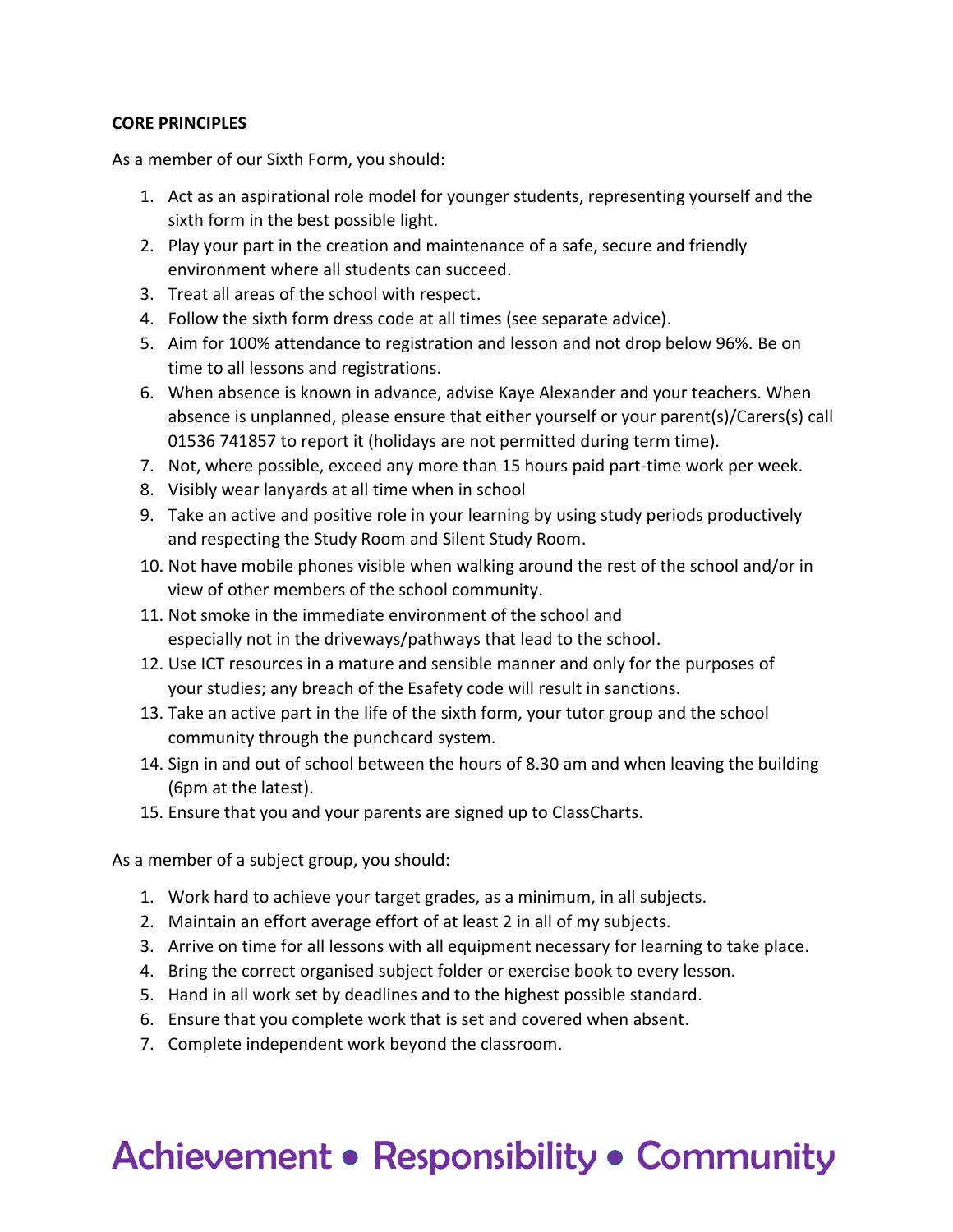Students should understand that failure to adhere to these expectations or a serious misdemeanour which threatens the safety or welfare of others, may result in some or all of the following:

- 1. Parent(s)/carer(s) being contacted.
- 2. Placed in internal exclusion (IE) by a member of the sixth form management team.
- 3. Placed in sixth form detention.
- 4. Removal from lessons and placed under the supervision of a member of the sixth form management team.
- 5. Placed on an  $6^{th}$  Form Intervention programme to improve achievement  $-3x$  stages
- 6. Your place at Kingswood Sixth Form being reviewed.

Students and parents/carers should sign and return the Home/ $6<sup>th</sup>$  Form Agreement document in your enrolment pack.

#### **ATTENDANCE & PUNCTUALITY**

We take attendance seriously at Kingswood and have put a lot of time and energy into getting our procedures as efficient and effective as possible. Regular attendance at school is vital. Without it, the learning process becomes fragmented and students fail to make progress. Irregular attendance leads to students missing important lessons and therefore not fulfilling their true potential. Students with good attendance and better (96% +) on average achieve a grade higher than those without. In accordance with this, students are expected to attend every scheduled school session unless the absence is for medical reasons or a pre-agreed visit.

The school day starts at 8:40 and ends at 3:10. Students remain on site for the whole day (unless in possession of a privilege card) and are required to study independently when not in lessons.

#### Persistent Poor Attendance

Attendance at 90% and below is classed as persistent poor attendance and will result in parental contact and in most cases the implementation of an attendance contract. The contract outlines the expectations for improvement and is to be signed by the student and parent – the contract will run over a six-week period and will be evaluated with parents at the end of this process.

If you have attendance at or below 90% expect the following to happen:

Any absence from school not to be authorised without evidence. This includes: medical appointments, interviews etc. Where possible these should be shown in advance and made outside of the school day.

#### Catch Up Card – Persistent Poor Attendance

If a day off is unavoidable students will be expected to catch up on any missed work. Their form tutor will meet with them on their return, to assess how they are and what support, if any, needs to be put in place. They will then be issued a 'catch up card' to take to all teachers for the missed lessons. Work will be set by the teacher and needs to be completed within one week of the absence and signed off. Failure to complete the work will result in a day in sanctions.

Repeated failure to complete work will result in parental meetings.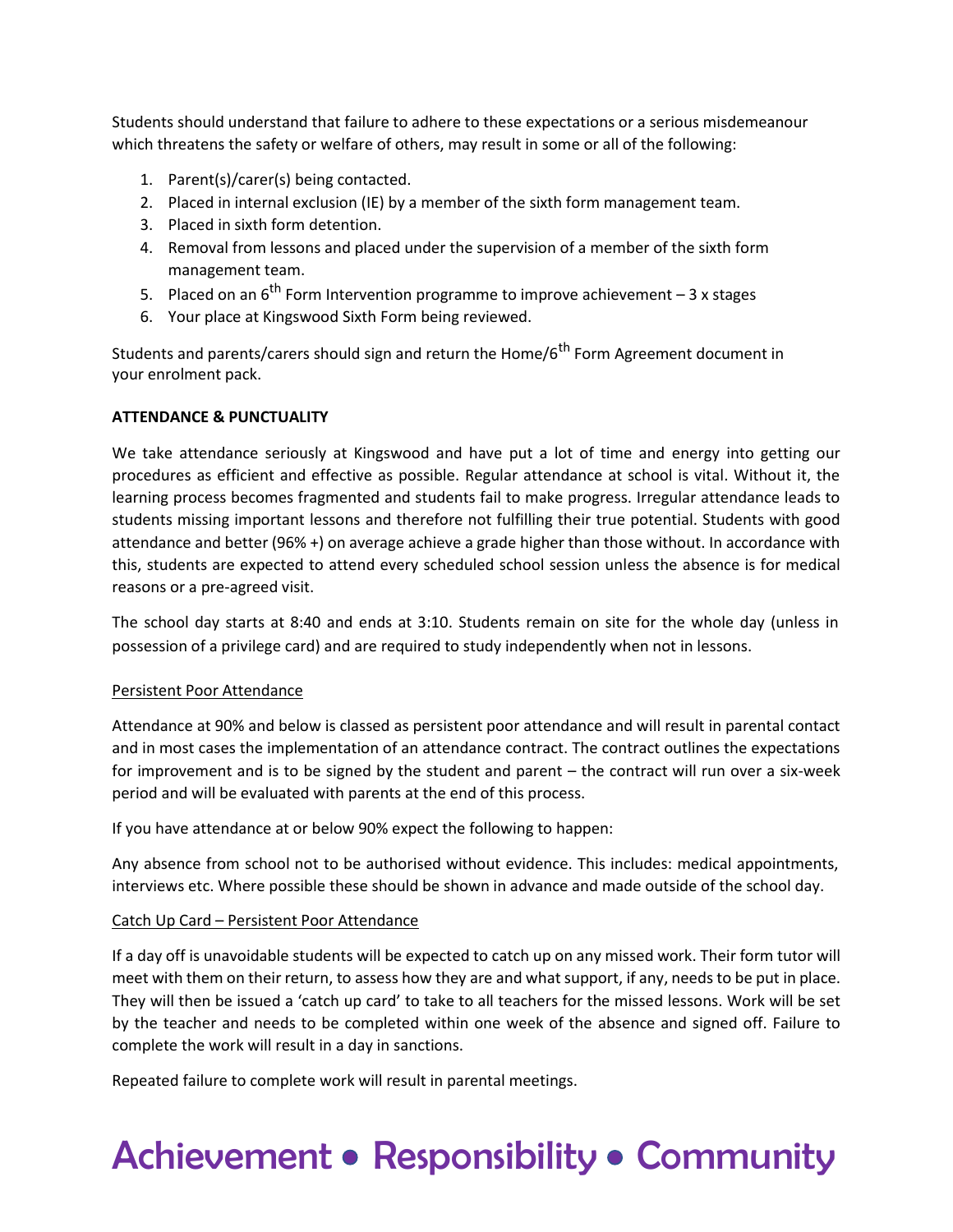- Each half term students with more than 10 late arrivals to school will receive a letter home highlighting the number of times a student has been late to school and the requirement for improvement. Failure to show improvement over the following half term will result in parental contact.
- Each term students with less than 94% attendance will receive a letter home. Failure to show improvement over the following half term will result in further parental contact and there is a possibility parents will be called in for a meeting.

Each term students with 98%-100% attendance will receive a praise letter which will be kept on file for their reference and entered in to a termly prize draw.

#### **ACADEMIC MONITORING**

Effort and attainment against targets are used to identify students who are underachieving and require intervention. All students placed on any level of notice to improve will automatically lose any privilege cards. The stages of intervention are outlined below.

#### **Stage 1: Two Grades below target in 2+ subjects and / or an average effort of greater than 2.5 in 2+ subjects.**

Stage 1 is a supportive measure to enable students to improve their grades. It operates during an identified afternoon in the Silent Study Room. Students will work supervised on specific topics given by their subject teachers and will be registered for this session. At this time, we do not allow electronic devices head or earphones to be used. Students will have a consultation with the Head of Sixth Form and parents are informed of Stage 1 by letter.

#### **Stage 2: Two Grades below target in 2+subjects and/or an average effort of greater than 2.5 in 2+ subjects, for a second consecutive term.**

Stage 2 is as above, including a parental meeting with a member of Sixth Form Staff to agree a bespoke action plan to support improvements. Parents are informed of Stage 2 by letter and receive a copy of the agreed action plan.

#### **Stage 3: Two Grades below target in two or more subjects and/or an average effort of greater than 2.5 in 2+ subjects, for a third consecutive term.**

Stage 3 is as above and will require a meeting with a member of the Senior Leadership team to evaluate ways forward and discuss strategies to promote successfully continuing in Sixth Form at Kingswood Secondary Academy. Final Action plan implemented for a period of 1 term (6 weeks) and suitability for continuing in  $6<sup>th</sup>$  Form reviewed. Parents are informed of Stage 3 by letter and receive a copy of the agreed action plan.

#### **Failed Stage 3 – Meeting with the Headteacher to discuss your place at Kingswood**

#### **Rewards**

Progress is the currency of our Sixth Form and successful progress will yield benefits. Students who are achieving work targets, high attendance and good punctuality will earn a privilege card which will entitle them to leave school at lunch break, leave school before 15:10 or both.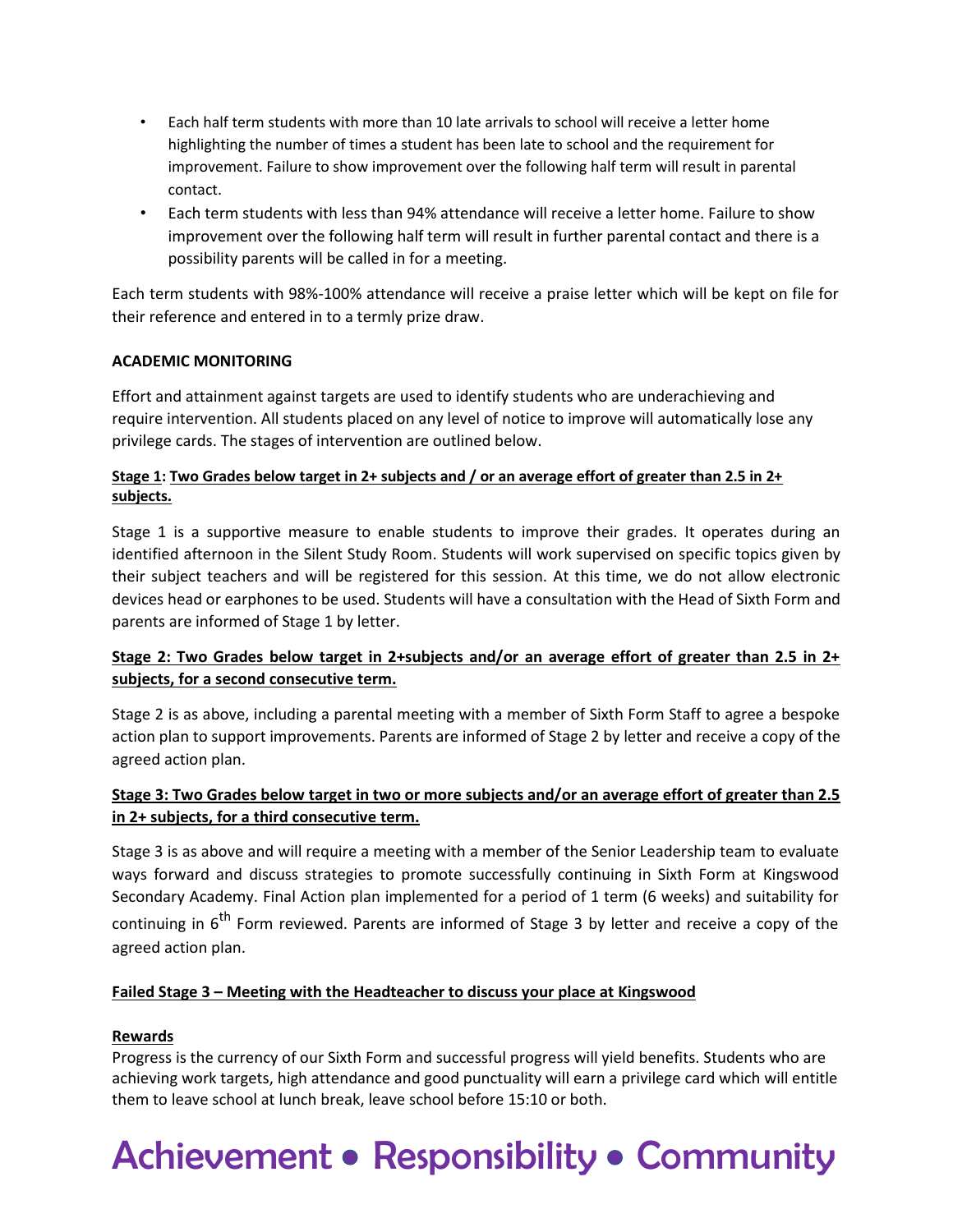Students will need to demonstrate a high level of maturity, organization and independent study to achieve these privileges and deserve recognition for doing so.

| Privilege                     | Explanation                                                                                                                              |  |
|-------------------------------|------------------------------------------------------------------------------------------------------------------------------------------|--|
| Leaving school before 15:10   | Leave school after your last timetabled lesson<br>provided there are no other activities that you<br>should attend.                      |  |
| Leaving school at lunch break | Students can leave the premises for lunch<br>break provided they leave in the first five<br>minutes and return in the last five minutes. |  |

#### **SIXTH FROM AREAS**

The **Study Room** is an area to engage in active study during your non-teaching periods or to meet up with peers at break and lunch, eating and drinking is permitted in here, with the exception of hot food purchased off site. Students must maintain a neat and tidy area at all times, with any equipment you use from the kitchen area washed and put away and all litter recycled where possible or placed in the bin. The study room closes during tutor time.

The **Silent Study Room** is for *Year 12 and 13 study*. It is open from 8.45am – 4:00pm. **Silent independent** study takes place here and is not to be confused with the Study Room. Non-fiction resources to support the curriculum are shelved in the Study Room as well as in the main library. Careers information and University prospectuses are also available. Please enter the Silent Study Room quietly and work silently so as not to disturb others.

The **Library** is open 8am – 4.30pm Monday to Thursday, 8am – 4pm Friday. The Librarian is on hand to help with resources and with research during these times. Priority is given to main school lessons but it is available for Sixth Form use at all other times, including break and lunchtime. The Library stocks a wide range of fiction suitable for adult readers and non-fiction resources to support your studies. The Library computers are available for study purposes and the table space may be used for independent studying as well as quiet group work. We have a selection of magazines available as well as academic journals for use in the Library. **No food or drink is allowed in this area.**

**Sixth Form Classrooms** are available for students to study in when not in use for the delivery of lessons. And must treat the environment with respect. **No food or drink is allowed.**

All 6<sup>th</sup> Form study facilities are available until 6pm Monday – Thursday and until 5pm on Fridays. Students should not be on site after these times.

#### **WORK EXPERIENCE**

Students will have the opportunity to partake in work experience during the final week of the summer term in year 12. It is an enjoyable experience that supports CV's and gives an insight into possible career opportunities.

Students are required to secure a week long work experience placement, this can be done independently or with the help of your tutor/Sixth Form team. This needs to have been confirmed to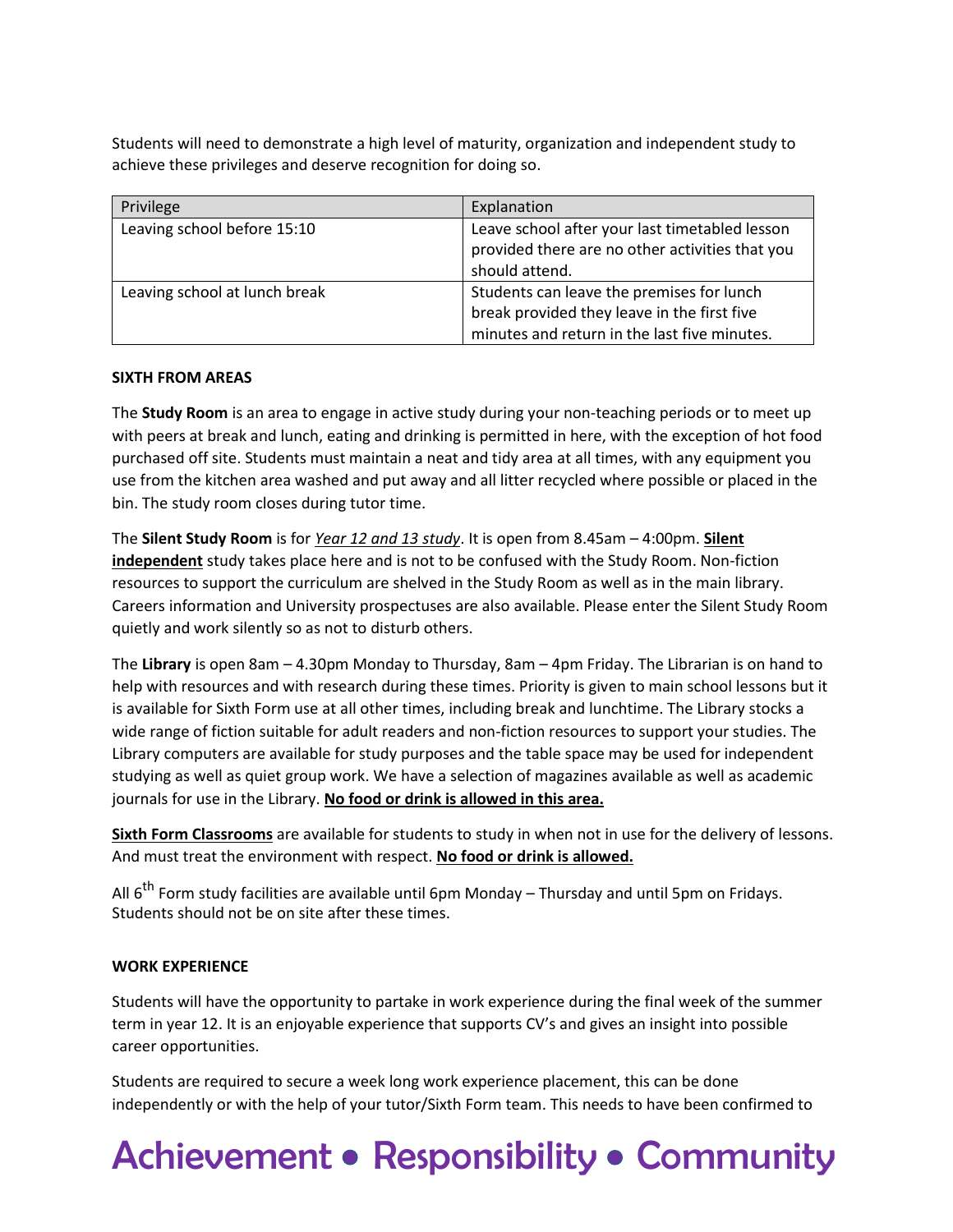your form tutor by the **end of April**, with relevant documentation completed. Where possible, work experience should be relevant to the field of employment students wish to explore Post Sixth Form/University.

#### **KINGSWOOD COMMUNITY PUNCHCARD**

As mentioned in our core principles, we expect you to contribute to the school community during your time with the Sixth Form. You will be given a punchcard and your form tutor will go through a list of activities that you could pursue to give something back to our community. Every time that you complete an activity, a member of staff will sign your punchcard. When you have completed two punchcards, you will be sent a letter that will be kept on file and used in all your references from the school.

#### **WELLBEING**

We are fortunate that two members of the school's wellbeing team, Mrs. Wallace and Mrs. Hadrys are tutors in the Sixth form, who will support students during form time. Further to this staff can refer students and students can self-refer via the Sixth Form team if they feel they would like an appointment to discuss more bespoke support.

#### **ASSEMBLY & TUTOR ACTIVITIES**

Assembly is in place of morning registration 1 morning per week, students will be required to attend promptly with their tutor on their designated day; Monday Yr12 and Tuesday Yr13. When necessary we will also have a second slot to support deliveries from the numerous employers and university intuitions who wish to present to the student body.

Tutor time is at 8:40 until 9:10 from Monday to Friday. During this time, students will develop a set of skills that will help to develop cultural capital and give them tools to succeed in both the short and long term. A regular review of attendance and academic progress will also take place during this time.

PSHCE takes place two mornings per fortnight and is tailored to the experiences of 16-18 year olds, covering issues such as sex and relationships; online safety; health and wellbeing, including mental health; drugs and alcohol; personal financial management; democracy and extremism. Students are supported to grow as responsible young adults preparing to take a place in society. In Year 13 there will be a focus on future planning, with UCAS applications taking up a significant part of tutor time prior to the Christmas holidays.

#### **DESTINATIONS**

Young people are encouraged to aim high and given meaningful and practical guidance as to the options open to them and the steps they need to take to achieve their goals. The Sixth Form Team will expertly support and guide students through options for university entry, careers and employmentbased training opportunities and both communicates these impartially and effectively and support students to develop their own knowledge, understanding and thinking. There is a coherent timeline of support for careers and university access, delivered by leaders, teachers and appropriate external speakers all of whom have secure knowledge of Higher Education, apprenticeships and careers. Young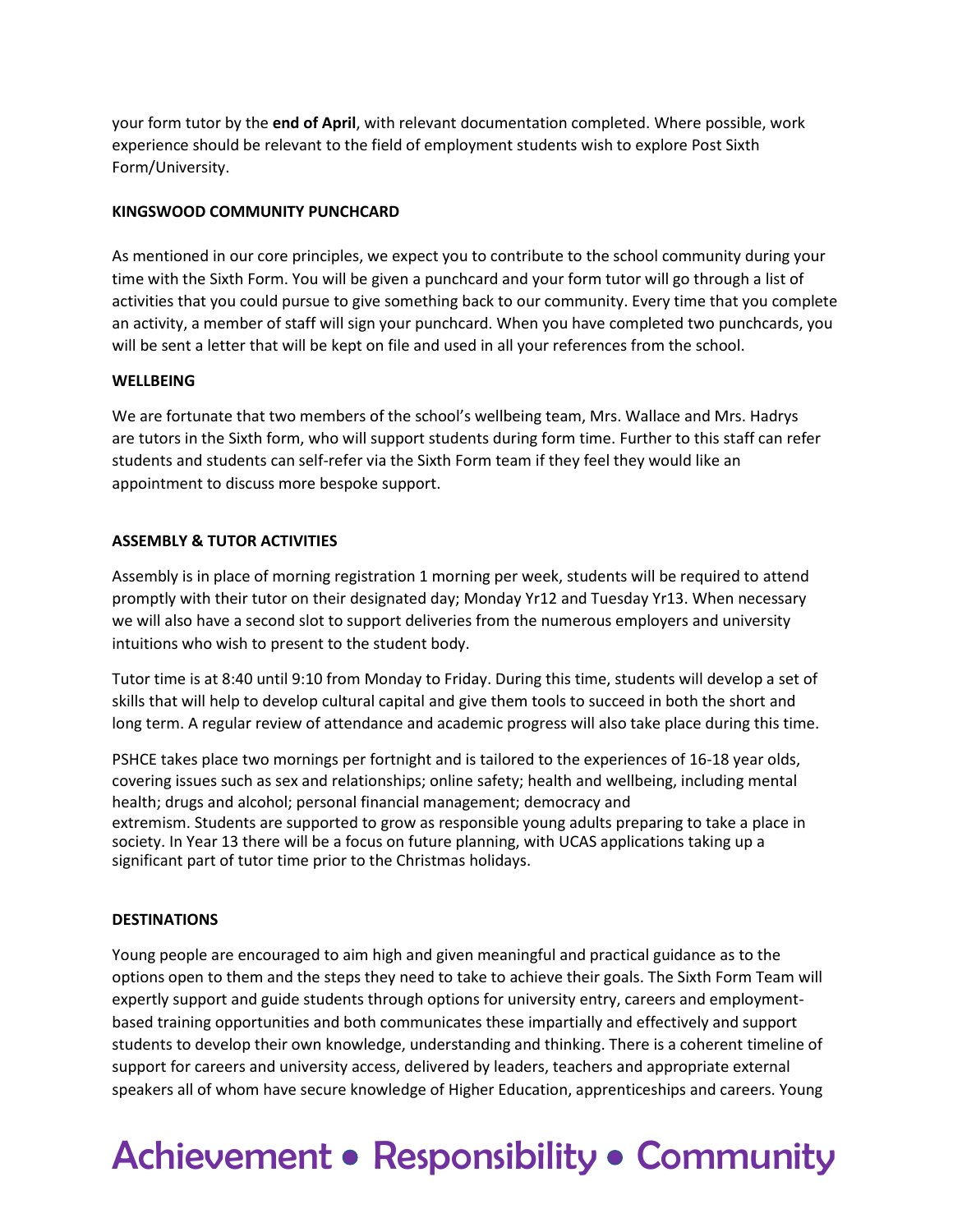people are supported to visit universities and the school engages well with higher education and widening participation opportunities, including promoting the highest status and most selective universities to students. Specialist support is provided on A Level results day to ensure that each student secures their best possible employment or educational destination.

#### **EDUCATIONAL SIXTH FORM TRIPS**

Subjects run their own educational trips throughout the academic year, in addition the Sixth Form team will require students to attend trips, which relate to either specific career choices or Higher Education options.

#### **FREE SCHOOL MEALS**

Students who received free school meals in Year 11 do not automatically roll over to Year 12/13. In order to continue receiving free meals you need to reapply to Northamptonshire County Council. Visit [www.northamptonshire.gov.uk/en/councilservices/educationandlearning/parents/school-meals](file://///northampton/homestaff/s.dunkley/6th%20Form/6th%20Form%20Admissions/Enrolment/www.northamptonshire.gov.uk/en/councilservices/educationandlearning/parents/school-meals) to make an application.

#### **BURSARY**

Financial support is available to some students via the 16 to 19 Bursary Fund. Payments are made directly to student's bank accounts and is usually a one-off payment.

Eligibility depends on one of the following criteria:

- 1. Students who are currently on free school meals. See note above.
- 2. Students of a parent/carer who are in receipt of Tax Credits.
- 3. Students who are or have recently been under the care of the local authority.

Students who wish to apply should collect an application form from the Sixth Form Office and return it together with any necessary documentation to Kaye.